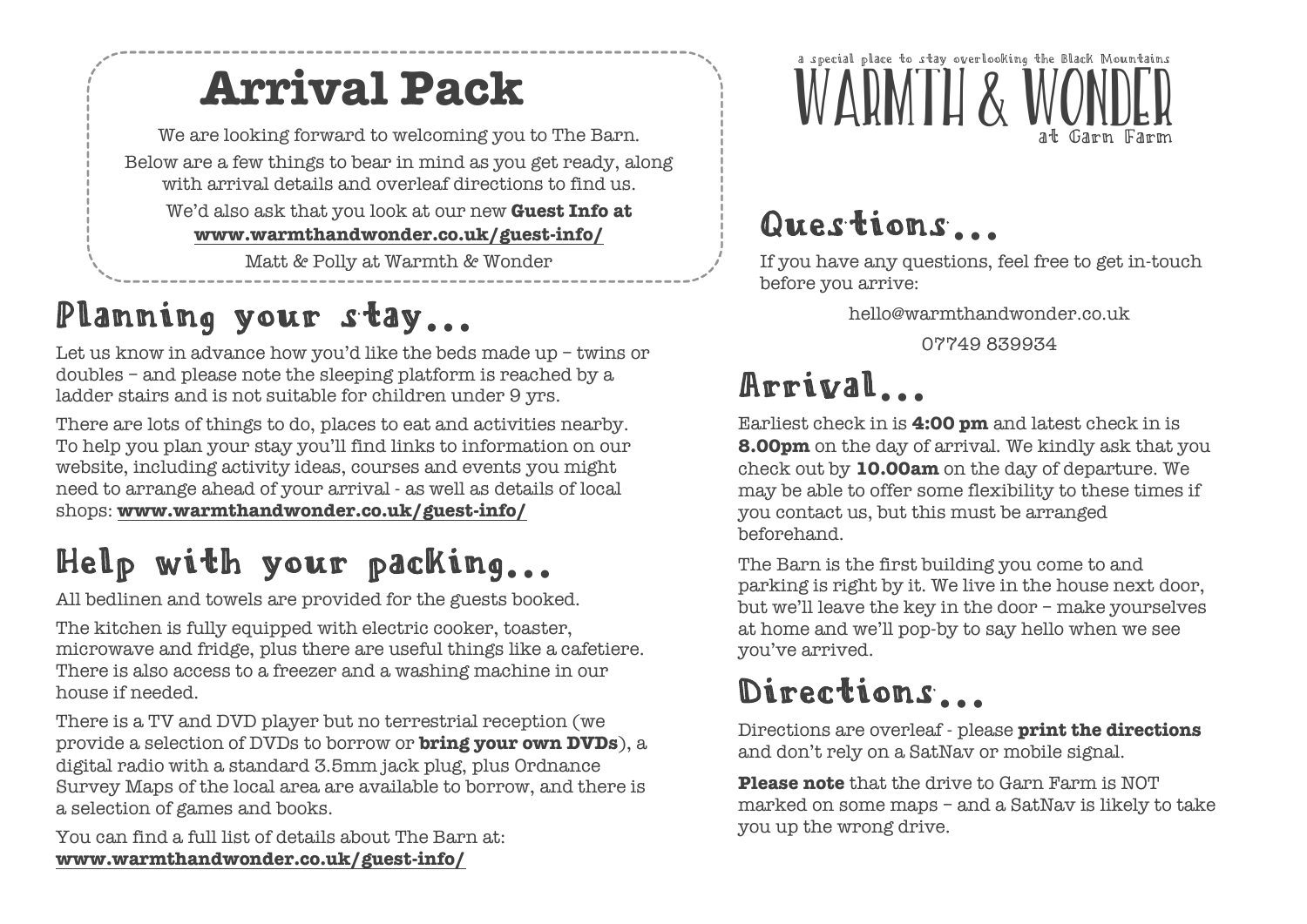#### Directions to Garn Farm

**Location:** Garn Farm is located outside the village of Clodock, near Longtown, just off Hunthouse Lane signed Garn Farm / The Garn (NOT driveway signed Upper, Middle and Lower Garn Farm).

**Postcode for Sat Nav use:** HR2 0PD **Postal Address:** Garn Farm, Clodock, Longtown, Herefordshire, HR2 0PE Drive Entrance Grid Reference: SO 33108 26588 Drive Entrance What3Words: ///this.serve.unsettled **Nearest main roads** 40 minutes from the M4 at Newport. 30 mins from the M50 at Ross on wye.

The new drive to Garn Farm (signed Garn Farm / The Garn) is NOT marked on maps. An old driveway is marked on maps which goes to our neighbours (signed Upper, Middle and Lower Garn Farm). A SatNav is likely to take you up that old driveway, so use directions below.